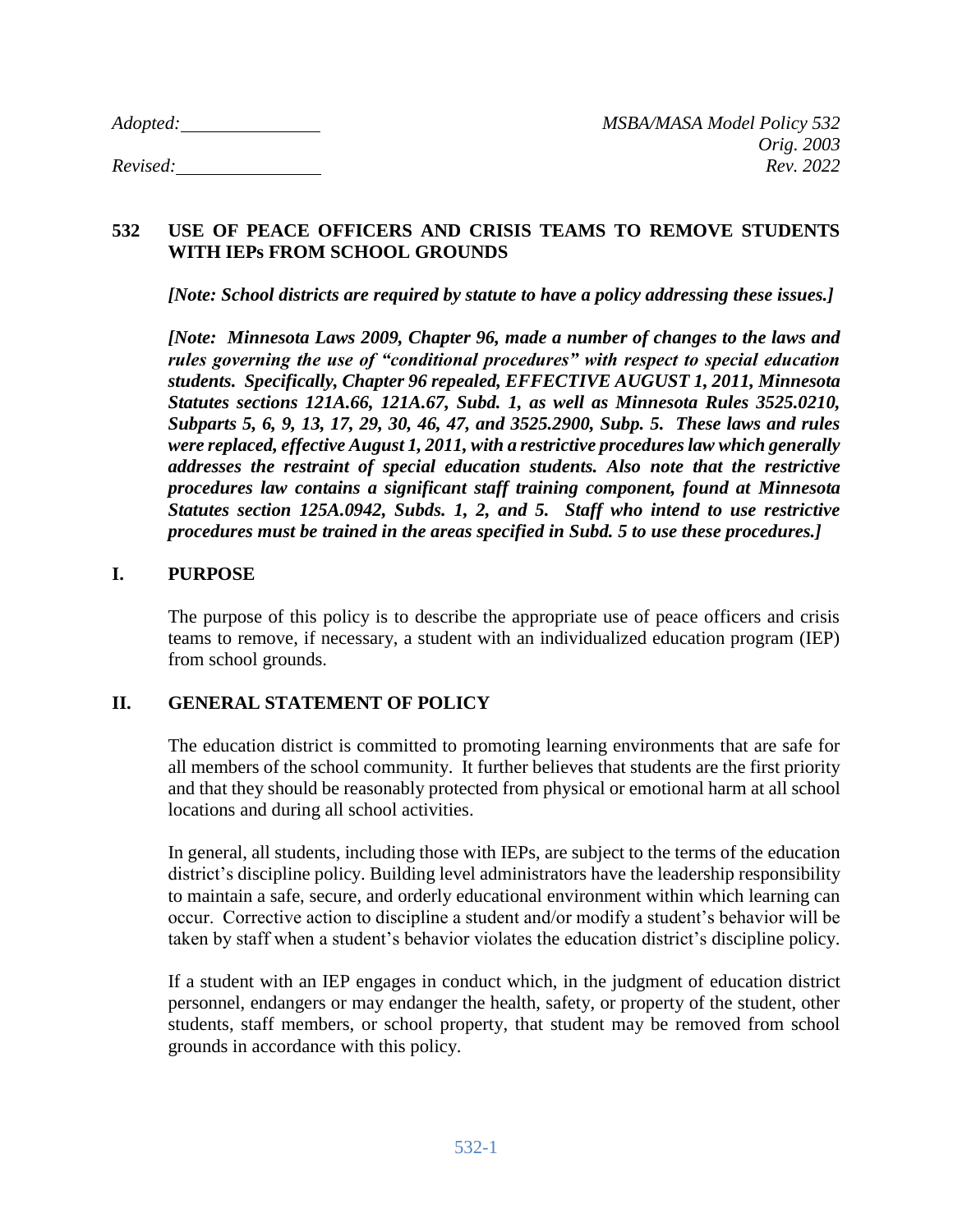# **III. DEFINITIONS**

For purposes of this policy, the following terms have the meaning given them in this section:

- A. "Student with an IEP" or "the student" means a student who is eligible to receive special education and related services pursuant to the terms of an IEP or an individual interagency intervention plan (IIIP).
- B. "Peace officer" means an employee or an elected or appointed official of a political subdivision or law enforcement agency who is licensed by the Board of Peace Officer Standards and Training, charged with the prevention and detection of crime and the enforcement of general criminal laws of the state and who has the full power of arrest. The term "peace officer" includes a person who serves as a sheriff, a deputy sheriff, a police officer, or a state patrol trooper.
- C. "Police liaison officer" is a peace officer who, pursuant to an agreement between the education district and a political subdivision or law enforcement agency, is assigned to a school building for all or a portion of the school day to provide law enforcement assistance and support to the building administration and to promote school safety, security, and positive relationships with students.
- D. "Crisis team" means a group of persons, which may include teachers and nonteaching education district personnel, selected by the building administrator in each school building who have received crisis intervention training and are responsible for becoming actively involved with resolving crises. The building administrator or designee shall serve as the leader of the crisis team.
- E. The phrase "remove the student from school grounds" is the act of securing the person of a student with an IEP and escorting that student from the school building or school activity at which the student with an IEP is located.
- F. "Emergency" means a situation where immediate intervention is needed to protect a child or other individual from physical injury.
- G. All other terms and phrases used in this policy shall be defined in accordance with applicable state and federal law or ordinary and customary usage.

# **IV. REMOVAL OF STUDENTS WITH IEPs FROM SCHOOL GROUNDS**

### A. Removal By Crisis Team

If the behavior of a student with an IEP escalates to the point where the student's behavior endangers or may endanger the health, safety, or property of the student, other students, staff members, or school property, the school building's crisis team may be summoned. The crisis team may attempt to de-escalate the student's behavior by means including, but not limited to, those described in the student's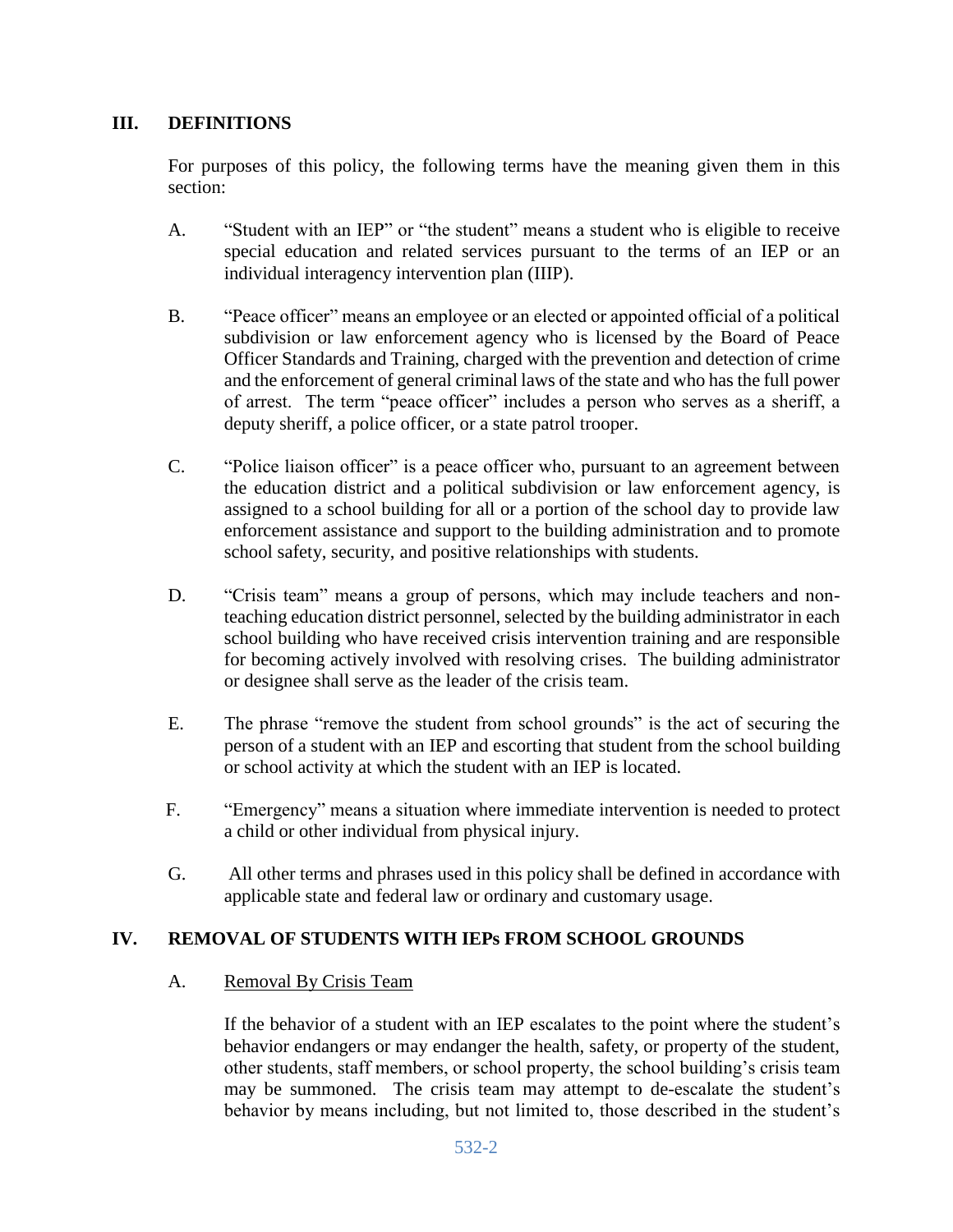IEP and/or behavior intervention plan. When such measures fail, or when the crisis team determines that the student's behavior continues to endanger or may endanger the health, safety, or property of the student, other students, staff members, or school property, the crisis team may remove the student from school grounds.

If the student's behavior cannot be safely managed, education district personnel may immediately request assistance from the police liaison officer or a peace officer.

## B. Removal By Police Liaison Officer or Peace Officer

If a student with an IEP engages in conduct which endangers or may endanger the health, safety, or property of the student, other students, staff members, or school property, the school building's crisis team, building administrator, or the building administrator's designee, may request that the police liaison officer or a peace officer remove the student from school grounds.

If a student with an IEP is restrained or removed from a classroom, school building, or school grounds by a peace officer at the request of a education district administrator or education district staff person during the school day twice in a 30 day period, the student's IEP team must meet to determine if the student's IEP is adequate or if additional evaluation is needed.

Whether or not a student with an IEP engages in conduct which endangers or may endanger the health, safety, or property of the student, other students, staff members, or school property, education district personnel may report a crime committed by a student with an IEP to appropriate authorities. If the education district reports a crime committed by a student with an IEP, education district personnel shall transmit copies of the special education and disciplinary records of the student for consideration by appropriate authorities to whom it reports the crime, to the extent that the transmission is permitted by the Family Education Rights and Privacy Act (FERPA), the Minnesota Government Data Practices Act, and education district's policy, Protection and Privacy of Pupil Records.

## *[Note: If the education district uses a different reference name for its student records policy, insert that name in place of the reference to Protection and Privacy of Pupil Records, which is the title of MSBA/MASA Model Policy 515.]*

The fact that a student with an IEP is covered by special education law does not prevent state law enforcement and judicial authorities from exercising their responsibilities with regard to the application of federal and state law to crimes committed by a student with an IEP.

### C. Reasonable Force Permitted

In removing a student with an IEP from school grounds, a building administrator, other crisis team members, or the police liaison officer or other agents of the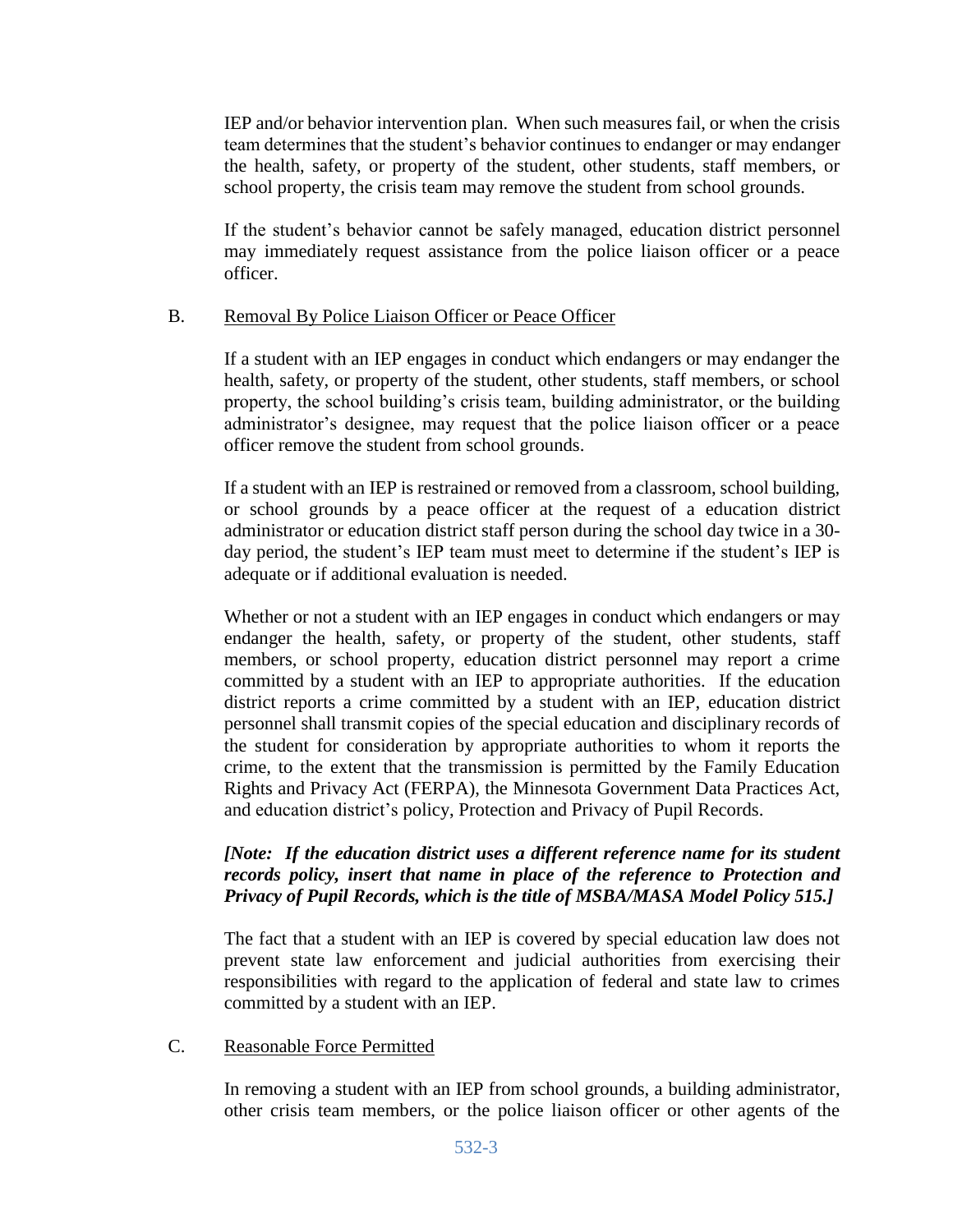education district, whether or not members of a crisis team, may use reasonable force when it is necessary under the circumstances to correct or restrain a student or prevent bodily harm or death to another.

In removing a student with an IEP from school grounds, police liaison officers and education district personnel are further prohibited from engaging in the following conduct:

- 1. Corporal punishment prohibited by Minnesota Statutes section 121A.58;
- 2. Requiring a child to assume and maintain a specified physical position, activity, or posture that induces physical pain;
- 3. Totally or partially restricting a child's senses as punishment;
- 4. Denying or restricting a child's access to equipment and devices such as walkers, wheelchairs, hearing aids, and communication boards that facilitate the child's functioning except when temporarily removing the equipment or device is needed to prevent injury to the child or others or serious damage to the equipment or device, in which case the equipment or device shall be returned to the child as soon as possible;
- 5. Interacting with a child in a manner that constitutes sexual abuse, neglect, or physical abuse under Minnesota Statutes Chapter .260E;
- 6. Physical holding (as defined in Minnesota Statutes section 125A.0941) that restricts or impairs a child's ability to breathe, restricts or impairs a child's ability to communicate distress, places pressure or weight on a child's head, throat, neck, chest, lungs, sternum, diaphragm, back, or abdomen, or results in straddling a child's torso;
- 7. Withholding regularly scheduled meals or water; and/or
- 8. Denying a child access to toilet facilities.
- D. Parental Notification

The building administrator or designee shall make reasonable efforts to notify the student's parent or guardian of the student's removal from school grounds as soon as possible following the removal.

E. Continued Removals; Review of IEP

Continued and repeated use of the removal process described herein must be reviewed in the development of the individual student's IEP or IIIP.

F. Effect of Policy in an Emergency; Use of Restrictive Procedures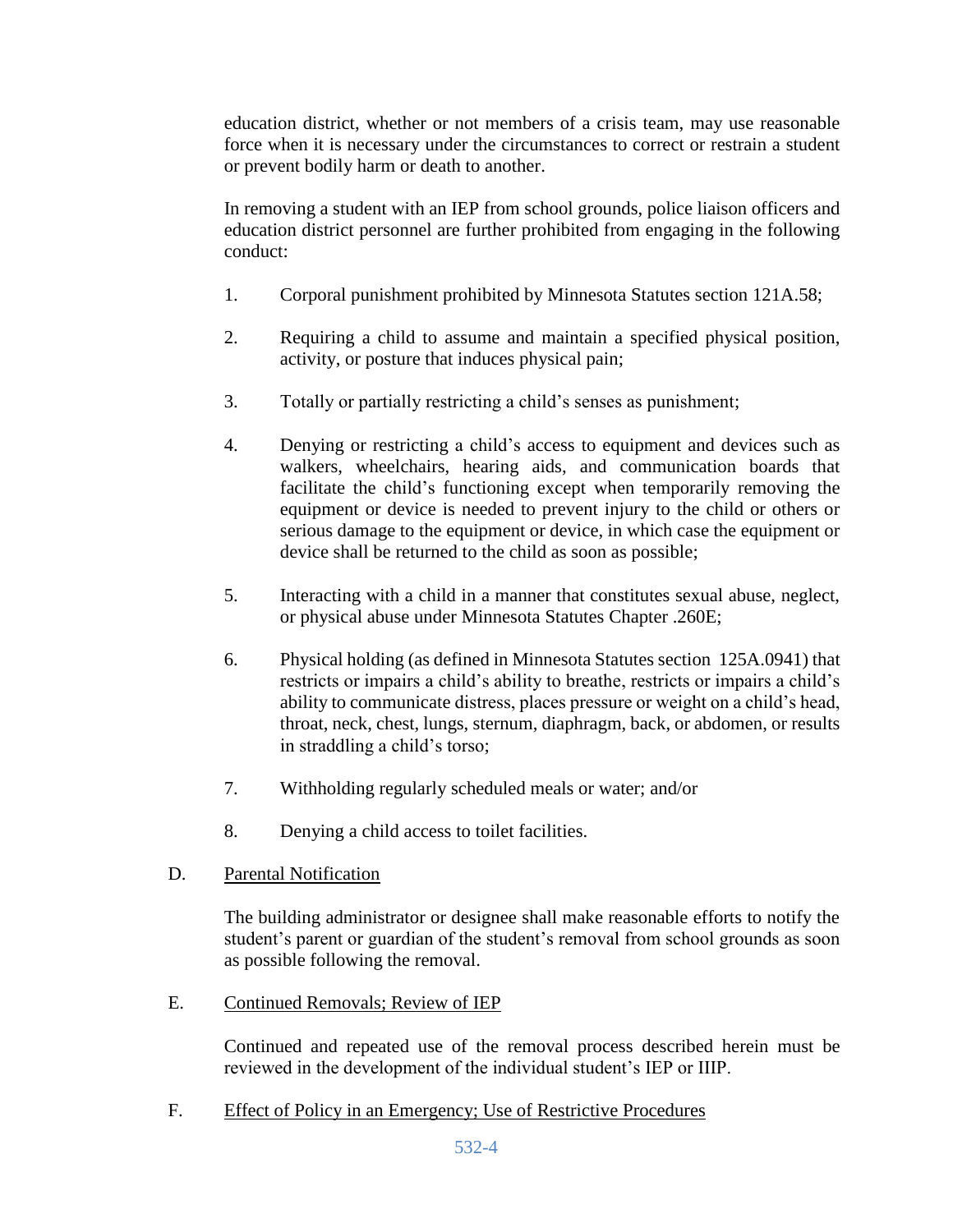A student with an IEP may be removed in accordance with this policy regardless of whether the student's conduct would create an emergency.

If the education district seeks to remove a student with an IEP from school grounds under this policy due to behaviors that constitute an emergency and the student's IEP, IIIP, or behavior intervention plan authorizes the use of one or more restrictive procedures, the crisis team may employ those restrictive procedures, in addition to any reasonable force that may be necessary, to facilitate the student's removal from school grounds, as long as the crisis team members who are implementing the restrictive procedures have received the training required by Minnesota Statutes section 125A.0942, Subd. 5, and otherwise comply with the requirements of § 125A.0942.

#### G. Reporting to the Minnesota Department of Education (MDE)

Annually, stakeholders may recommend, as necessary, to the Commissioner of MDE (Commissioner) specific and measurable implementation and outcome goals for reducing the use of restrictive procedures. The Commissioner must submit to the Legislature a report on districts' progress in reducing the use of restrictive procedures that recommends how to further reduce these procedures and eliminate the use of seclusion. By January 15, April 15, July 15, and October 15 of each year, districts must report, in a form and manner determined by the Commissioner, about individual students who have been secluded. By July 15 each year, districts must report summary data. The summary data must include information on the use of restrictive procedures for the prior school year, July 1 through June 30, including the use of reasonable force by education district personnel that is consistent with the definition of physical holding or seclusion of a child with a disability.

| <b>Legal References:</b> | Minn. Stat. Ch. 13 (Minnesota Government Data Practices Act)<br>Minn. Stat. §§ 121A.40-121A.56 (Minnesota Pupil Fair Dismissal Act)<br>Minn. Stat. § 121A.582 (Student Discipline; Reasonable Force)<br>Minn. Stat. § 121A.61 (Discipline and Removal of Students from Class)<br>Minn. Stat. § 121A.67, Subd. 2 (Aversive and Deprivation Procedures)<br>Minn. Stat. §§ 125A.094-125A.0942 (Restrictive Procedures for Children<br>with Disabilities)<br>Minn. Stat. § 609.06 (Authorized Use of Force)<br>Minn. Stat. § 609.379 (Permitted Actions)<br>20 U.S.C. § 1232g et seq. (Family Educational Rights and Privacy<br>(FERPA))<br>20 U.S.C. $\frac{8}{9}$ 1415(k)(6) (Individuals with Disabilities<br>Education<br>Improvement Act of 2004 (IDEA)) |
|--------------------------|-----------------------------------------------------------------------------------------------------------------------------------------------------------------------------------------------------------------------------------------------------------------------------------------------------------------------------------------------------------------------------------------------------------------------------------------------------------------------------------------------------------------------------------------------------------------------------------------------------------------------------------------------------------------------------------------------------------------------------------------------------------|
|                          | 34 C.F.R. § 300.535 (IDEA Regulation Regarding Involvement of Law<br>Enforcement)                                                                                                                                                                                                                                                                                                                                                                                                                                                                                                                                                                                                                                                                         |